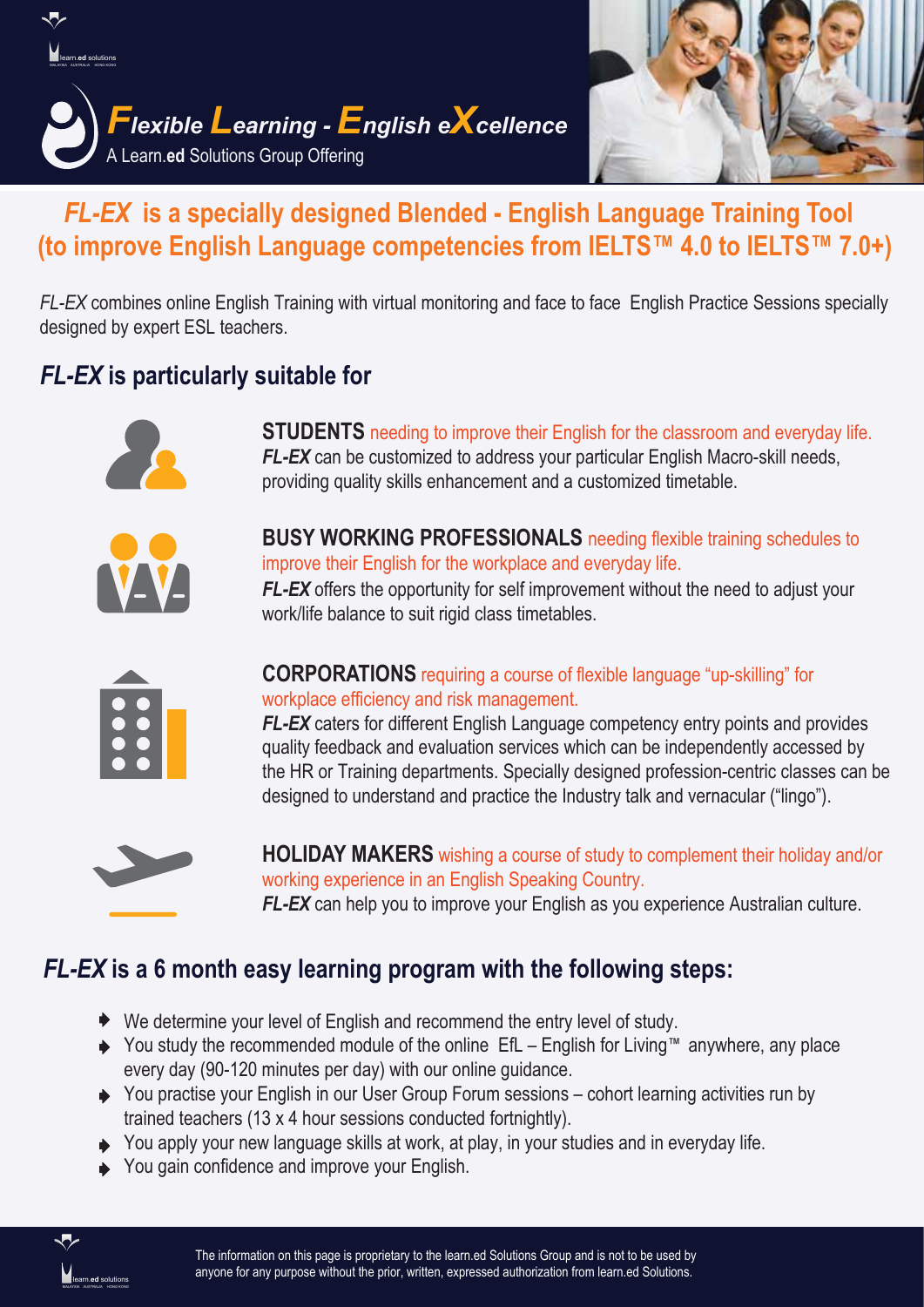



## *FL-EX* **Awards**

Certificate of Attainment (subject to testing) Certificate of Attendance (not subject to testing)

## **Description of the** *FL-EX* **Program**

## *THE TRAINING PROGRAM*

*EfL - English for Living™* is a 6 month online, English Language training program with a recommended learning activity of 90 to 120 minutes per day. *EfL™* comprises

- 3 modules with different language level **entry** points IELTS™4.0, 5.0, 6.0 delivered online.
- $\rightarrow$  a training schedule to pace your language training which is monitored online.
- $\rightarrow$  video skits in each module which
	- $\rightarrow$  are culturally landscaped to show you the use of the language in an English speaking country at work, at play, in everyday life.
	- $\rightarrow$  develop the skills of listening, reading, writing, speaking, conversation, pronunciation, grammar and idioms.
- proprietary recording software Trytalk™ which
	- allows you to record and playback your pronunciation (vocabulary and pronunciation practice).
	- $\rightarrow$  allows you to enter and participate in the video conversations and record your performance for comparison with the native speakers (formal and informal language, voice intonation, pronunciation practice).
- $\rightarrow$  idiom skits, minimal pairs practice, language games.
- a database of over 50,000 assessment questions to generate random assessment tasks for you to measure your individual progress and improvement.
- online submission of writing assignments for marking by our ESL teachers.
- online access for corporations to monitor group performance.

#### *EfL™***has**

- ◆ been accepted by the South Australian Certificate of Education in the Cultural Learning Program (subject to successful student participation in a "viva" interview).
- curriculum designed to meet the outcomes of the International English Language Test Standards (TOEFL™, IELTS™, ISLPR (International Second Language Proficiency Rating, ASLPR (Australian Second Language Proficiency Rating) and AMES (Australia's Adult Multicultural Education System).
- $\blacktriangleright$  been approved as online textbook resource to deliver the Certificate III, Certificate IV in English Proficiency and the Diploma of English Proficiency pursuant to the Australian Quality Training Framework.
- $\rightarrow$  been used by Government Ministries, Universities, Registered Training Organisations and Individuals.